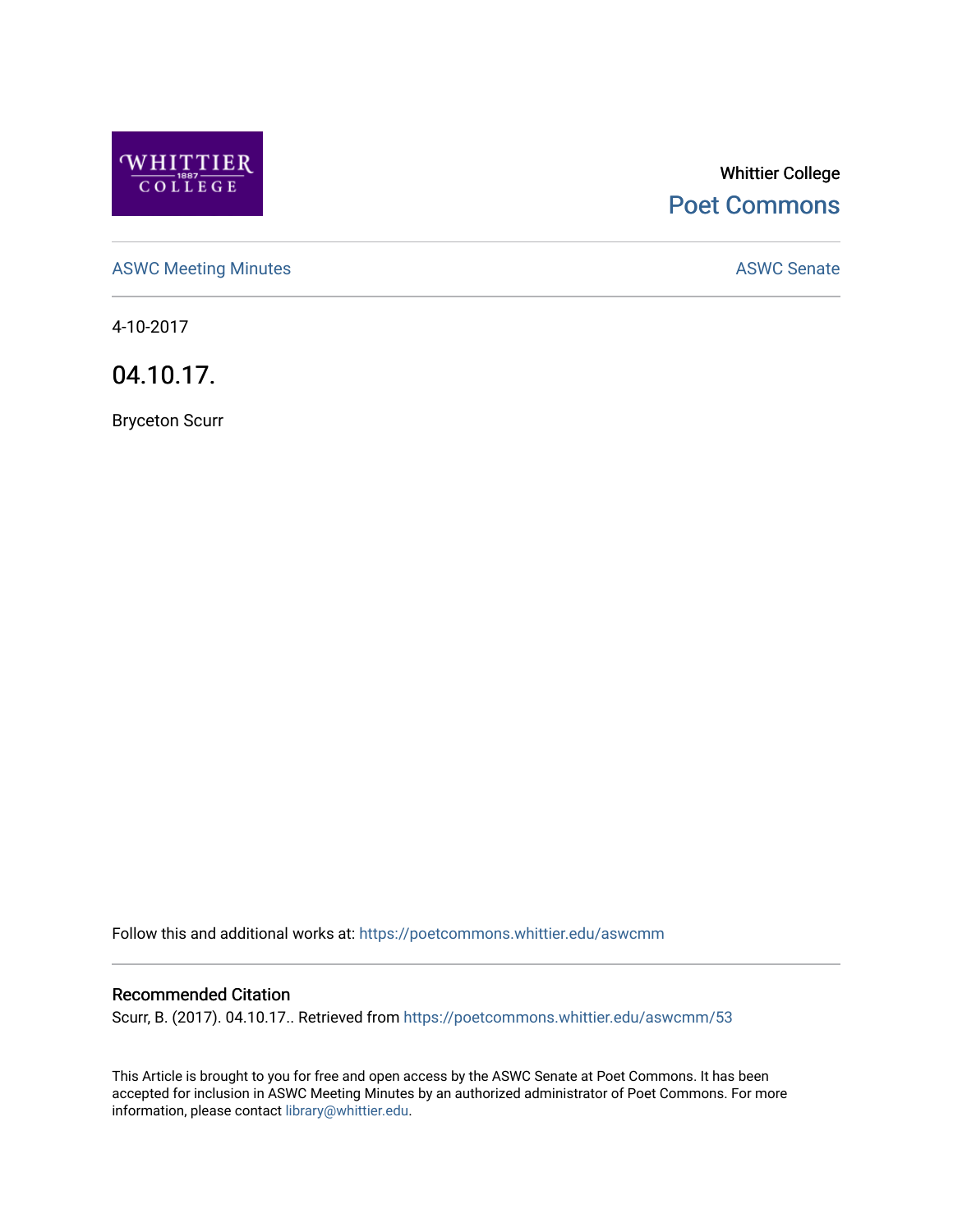

# **Meeting Minutes for April 10, 2017**

- **I. Meeting is called to order at 7:05 PM**
- **II. Moment of Silence/Inspirational quote Sen. Laguna**

# **III. Mission Statement**

**a.** The ASWC Senate, as the governing body of the Associated Students of Whittier College, is dedicated to the betterment of the college as an institution and as a member of the broader community. The Senate shall assist on-campus clubs and organizations in creating, promoting and implementing dynamic programs and events that involve students and add value to their educational experience. This body will act as an open forum for students to voice their opinions and desires, always keeping the best interests of the ASWC in mind. In all of its actions, the Senate will serve the students first with integrity, dedication, responsibility and **Read by Sen. Campos**

# **IV. Roll Call-Director Marquez**

- **a. Present:** President Rashid, Vice President Hoversten, Treasurer Parviainen, Director Marquez, Director Manning, Sen. Trout, Sen. Gil, Sen. Jacinto, Sen. Pistolesi, Sen. Vega, Sen. Bettridge, Sen. Wells, Sen. Acuña, Sen. Campos, Sen. Chen, Sen. Laguna, Sen. Fossier, Sen. Scriber, Sen. Brown
- **b. Absent excused:**
- **c. Unexcused:** Sen. Angileri

# **V. Minutes Amendment/Approval**

- **a. Approved by Sen Trout**
- **b. Seconded by Sen Vega**

# **VI. President's Message- President Rashid**

**a.** Notice no personnel line on agenda. Residence Hall Representative tentative replacement unable to attend tonight's meeting. Think important to only fill positions when something is likely to get done, so may leave positions vacant for remaining few weeks of the semester.

### **VII. Treasurer's Report- Treasurer Parviainen**

- **a.** General Fund Balance: \$25,350.19
- **b.** Operational Account Balance: \$6,829.30
- **c.** Reserve Account Balance: \$4,993.87
- **d.** Allocated thus far: \$52,372.91
- **e.** Daily Calendar Considerations: None this week.

### **VIII. Constituent Reports**

- **a.** Academic Affairs Chair *Sen. Trout*
	- a. Nothing to report.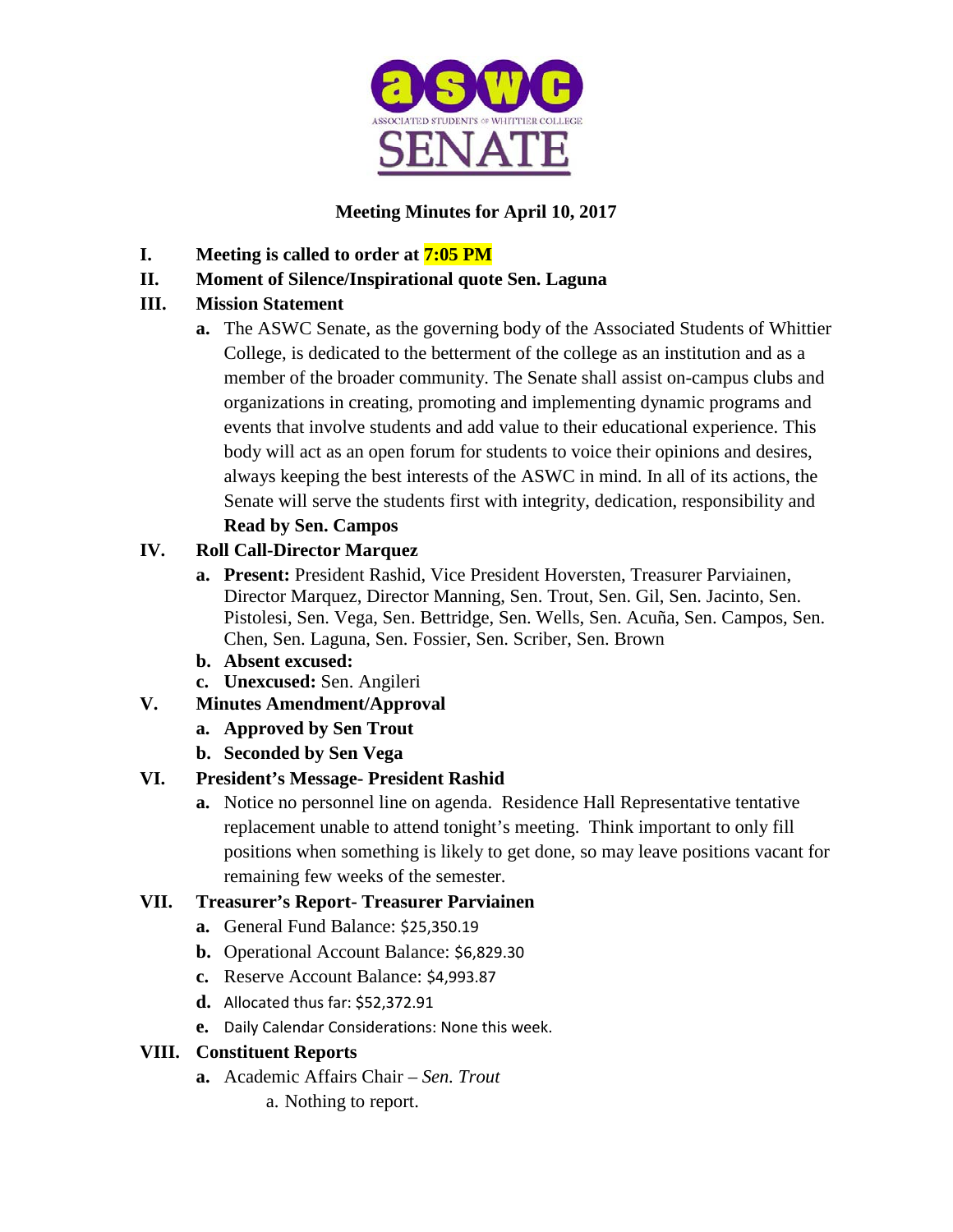b. Constituent, a graduating senior in CON1 class approached with concerns of the class's lack of pre-requisite. Majority of the class shares these concerns and feel the class should have a pre-req. Will be meeting with the professor.

- **b.** First Year Class Council- *Sen. Gil*
	- a. Constituent expressed concern about the amount of questions the table had for the Republican Club last week (i.e. Reagan field trip).
	- b. Approve other requests without too large an amount of questions. Constituent also feels the representatives were a little unprepared but that it should still be brought up the comparison of lines of questions for representatives.
- **c.** Commuter Representative *Sen. Jacinto*
	- a. Commuter meet up! Hartley, 4:30 PM
- **d.** Residential Hall Representative *Sen.*

a. N/A

- **e.** Student Body Representative *Sen. Pistolesi*
	- a. Complaints with tickets being upheld. Trying to resolve ticket, but CS say certain officers must be present.
- **f.** Student Body Representative *Sen. Laguna*
	- a. Positive feedback to Whittfest
- **g.** Student Body Representative *Sen. Brown*

a. N/A

- **h.** Student Body Representative *Sen. Scriber*
	- a. Ditto. Some people thought Kchella did not fare as well. Noise complaints here and there.
		- 1. Pres Rashid: Believed to be due to marketing of Whittfest that Kchella was underwhelming.
- **i.** Diversity Council Representative *Sen. Vega*

a. Senior recognition on Sunday (yesterday.

- b.Elections
	- 1. Victoria Gonzales: next year's exterior rep
	- 2. Ethan: interior rep, handle miscellaneous business.
- **j.** Inter-Club Council Representative *Sen. Bettridge*
	- a. Last meeting Thursday, Club 88
	- b.1000 people in attendance at Whittfest
		- 1. Google form / feedback event going out soon.
- **k.** Social Justice Coalition Representative *Sen. Wells* a.N/A
- **l.** Media Council Representative *Sen. Acuña*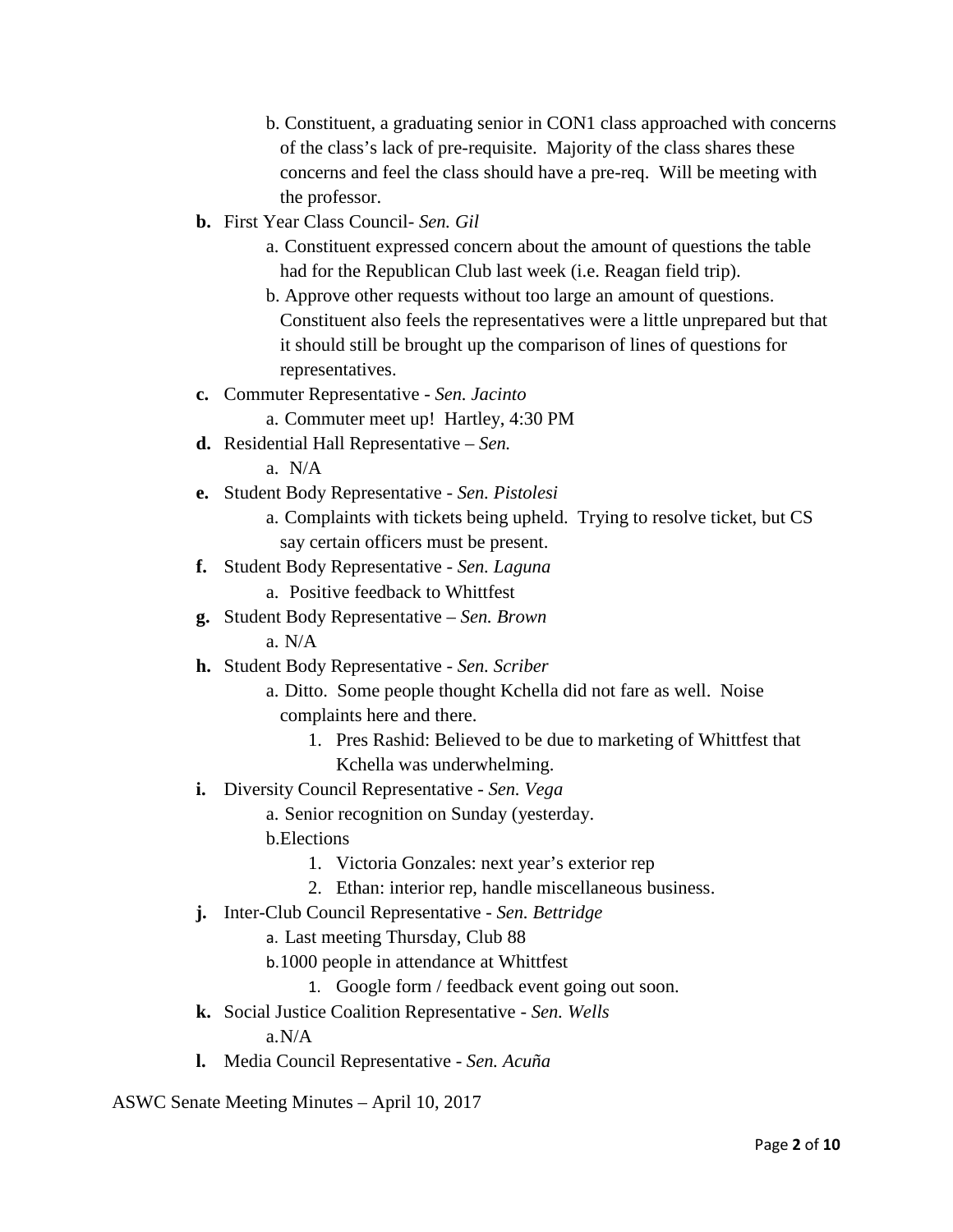a.New positions

- 1. Rep: Jennifer Romero
- 2. No one stepped forward MC head position.
	- i. Still offering Student body reps
- b. VPS in K-Poet closet

i. Not ideal area. Issue will come up again.

**m.** Student Athletic Advisory Committee Female Rep- *Sen. Angileri*

a. N/A

- **n.** Student Athletic Advisory Committee Female Rep- *Sen. Campos* a.Good reviews on Whittfest.
	- b.Athletes peeved with admittance to gym.
		- 1. Softball couldn't get to field for practice.
	- c.Last meeting next week
- **o.** Inter-Society Council Male Rep- *Sen. Chen*
	- a. See announcements.
	- b.Ionian crepes and grapes fundraiser this weekend.
		- 1. Supporters should bring a flier.
- **p.** Inter-Society Council Male Rep- *Sen. Fossier*
	- a. Athenian fundraiser this week
	- b.Metaphonians having a workshop in the career center at 5pm on Thursday. c.4/20 Blaze Pizza fundraiser.

#### **IX. Committee Reports**

- **a.** Administrative *Vice President Hoversten*
	- a. Sat with Sen Trout, updated Academic Affairs chair for next year
	- b.Pres Rashid: Gave bill from Anders/Sofia to Sen Trout
		- 1. Hope to discuss new bill ideas. Next week possibly.
- **b.** Budget- *Treasurer Parviainen*
	- a. Has a bill which will be heard in misc.

b.Very rough draft, general ideas hope to get fleshed out over next two weeks.

- **c.** Campus Relations- *Director Manning*
	- a. Sen Wells and I decorated board outside Senate office. Has good information

b.Presenting bill, too.

- 1. Ideally will have second part to bill. Need help.
- **d.** Elections- Treasurer Parviainen

a.Informational meetings this week

- 1. In midst of campaigning week.
- 2. Org Sync form is now up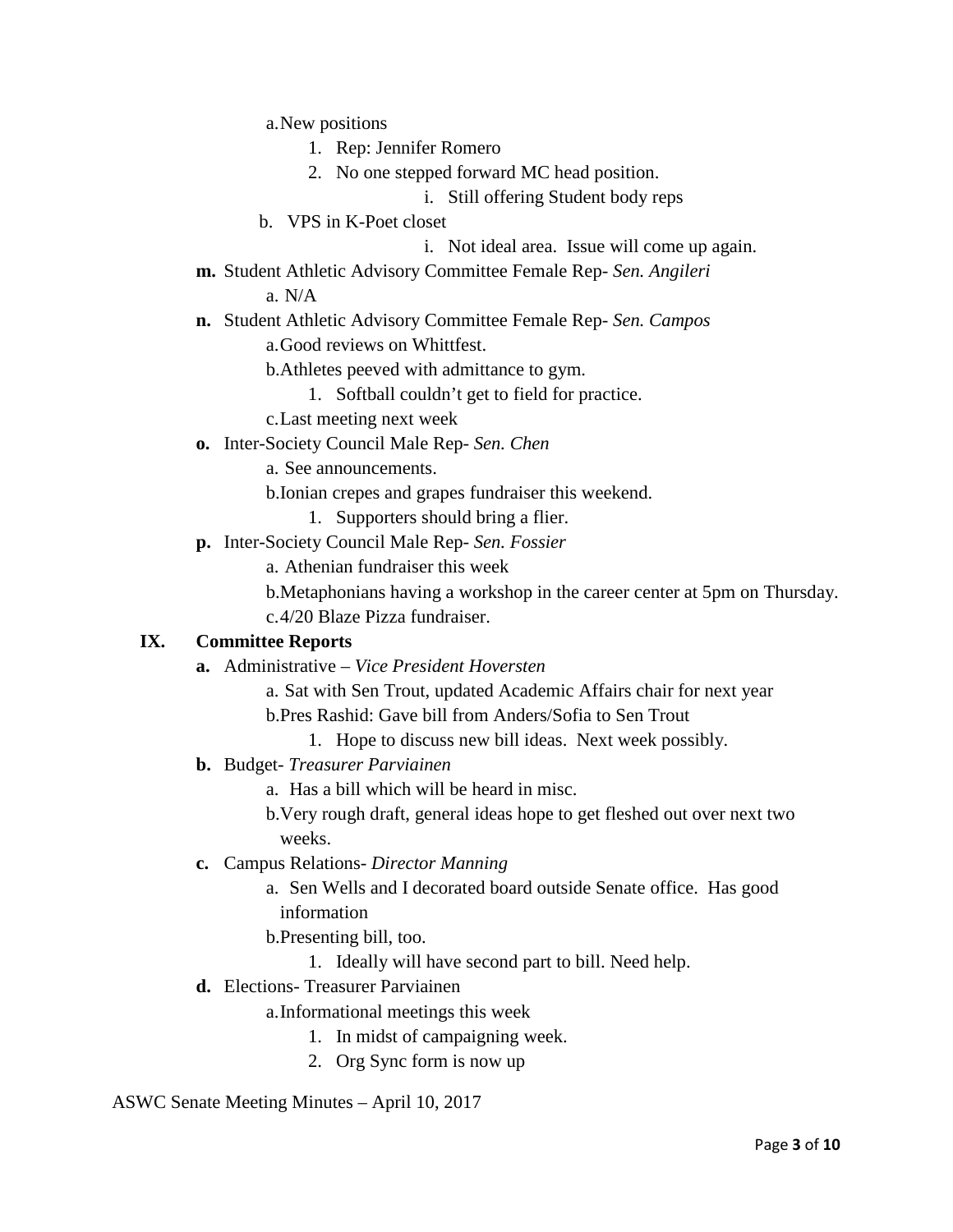- i. Wi-Fi was down Thursday, unable to meet Friday, so got to it today.
- b. Speeches next week Monday before senate meeting at 5pm in Villalobos.
- **e.** Program Board *Director Marquez*
	- a. Whittfest was a success.
	- b.Application for director has now closed, have decision soon.
	- c.Talks on constitution, which chairs keep. Have applications out for those
	- d.Spring fest coming up, couple more small events
- **f.** Advocacy- *President Rashid*
	- a.Couldn't meet due to lack of time.
- **g.** Culinary- *Sen. Scriber*
	- a. Unable to meet for two weeks, busy.
	- b.Seems common theme people don't understand what means to have event with Bon Appetit.
	- c.Contact with Mindy.
		- 1. Pres. Rashid: suggestion; if do change next year, include all governing bodies.
- **h.** Student Feedback- *Sen. Scurr*

a. N/A

- **i.** Student Finance *President Rashid*
	- a. Going over reports.
	- b.Move forward with new information.
	- c.Students have access to financial record, so can see. Also, so
	- administration can have legitimacy.

### **X. Public Voice**

- **a.** Dir Marquez: dance team, academics transferring dance room to downstairs, ½
	- size. Members felt they had no say and the club won't be as effective
		- a.Pres Rashid: rob already signed contracts have probably already been signed, not sure if ASWC has the place to do much. Maybe larger conversation with Dean Perez and other senior staff.
		- b.Sen. Acuna: Reasoning for cutting in ½?
		- c.Treasurer Parviainen: What is implied by a "Staff room"?
			- 1. Captains met and will have a walkthrough. Is only implied as a meeting room.
- **b.** Maddie replacement for Maddie McMurray has been hard to reach. Hope to work with table on getting an environmental representative replacement. Pres. Rashid sent 7-8 emails

#### **XI. First Readings**

**a.** BSU Displaced Cookout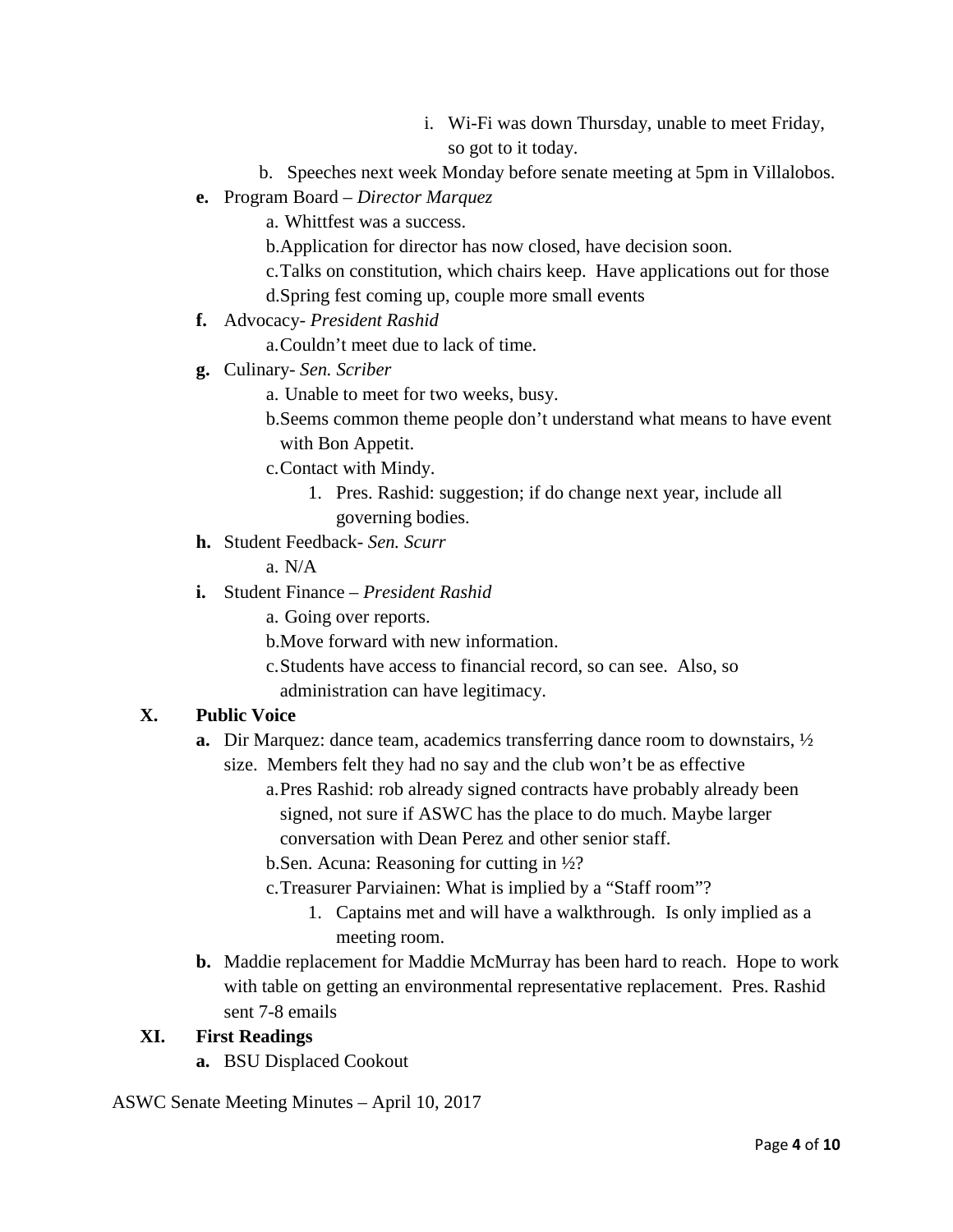a.4/20 cookout, upper quad

- b.No representative to speak on behalf of event this early in the meeting.
- **b.** This event is part of SJP week. A representative arrived later in the meeting and senators moved to reorder the agenda.

a. April  $24-28$ <sup>th</sup> is SJP week.

b.Outside, expecting 40-55 participants.

c.Rep:

- 1. Second annual time having this event. Week about Palestinian/Israeli conflict, coed discussion in Villalobos
- 2. Vigil as well
- 3. Speaker last day of week: round-trip is for them to get to and from San Francisco
- 4. Shirts for guest speaker: Dena Al Takruri (aj+, she is one of the leads, sent to Ghaza strip to cover news). Pres Rashid notes she is good at what she does.

#### **XII. Daily Calendar Considerations**

**a. N/A**

#### **XIII. Miscellaneous Business**

**a.** Cultural Identity Grad fund bill, second reading

a.Sen. Vega: Hope to move to fast track if not much feedback

- b.Read bill
	- 1. Pres Rashid: like bit about grants. The school is indeed making money off brown and black bodies. Question: come to OEI, conversations, prefer institution give \$ to them, or who plans celebrations with those funds?
	- 2. Rep: Jenny hopes to have any budget for celebrations. Currently only little donation from Ortiz foundation, rest comes from Senate
	- 3. Dir. Marquez: not enough to implore, perhaps. Not sure what we should to. Likely this bill will just be looked at and passed over. Should sit in meetings. Wish our advisor were here. Worried if pass, nothing happens. They won't put in effort.
	- 4. Rep: Don't pass, nothing happens either. Can't force administration to do anything. But if successor champions for next year, they can have this behind them. Have record of student body knowing about this.
	- 5. Treasurer Parviainen: constituents reaching out to?
	- 6. Rep: Working with Diversity Council, Jenny Guerra, Maxwell Hoversten has helped, talks with orgs in Diversity Council. If used for benefit of college.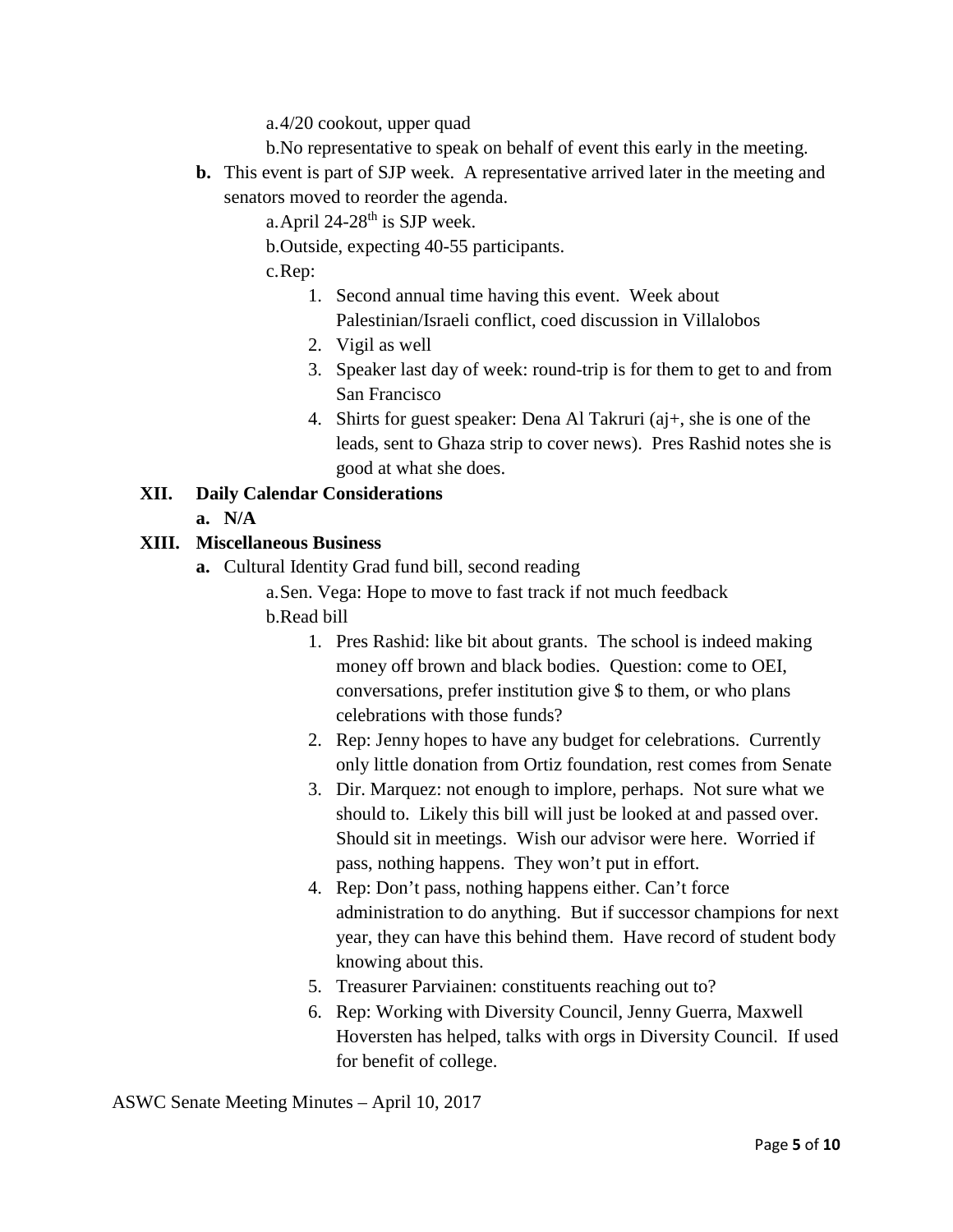- 7. Sen. Acuna: Who will this bill be sent to?
- 8. Rep: Will add lines at the bottom: Jenny Guerra, President Herzberger, Jim Dunkleman, Dean Good, Dean Derez
- 9. Sen. Acuna: last week, Perez said graduation ceremonies/celebrations are not in the budget.
- 10. Rep: Not in budget, not marking money for. VP Hoversten considering financials. When Jim Dunkleman came in earlier this year, we saw big picture. Didn't see exactly what was in a particular section, hope to find the necessary funds there.
- 11. VP Hoversten: two unaudited pieces of information.
- 12. Dir. Marquez: maybe get faculty support. More people better
- 13. Rep: Also wanted to bring in seniors from current cultural grads
- 14. Dir. Manning: formatting thing. Semi-colons at the end of clauses.
- 15. Sen. Acuna: is it possible to get this info out to the student body and in an easily accessible form. Ie information about what institution has and has not done.
- 16. Rep: Will send out thru student L
- 17. Treasurer Parviainen: send out bills thru student L, bills and whatnot. Work with Secretary Scurr (that's me) to provide this easily via the right channels.
- 18. VP Hoversten: need 8 / 12 vote in support if a motion is made and the question is called.
- 19. Rep. Vega moves to fast track
- 20. Sen. Laguna second
- 21. Sen. Fossier calls the question
- 22. Vote unanimous in favor, will vote on bill tonight.
- 23. Sen. Acuna: to Pres. Rashid: can you comment on your previous questions/conversations on this topic?
- 24. Rashid: Talked with Dean Perez mainly. Most substantive conversation was between Perez and Jenny and perhaps, Analia? The advisor of MECHA. Told them they make a profit off of these bodies, and make a noticeable effort in recruiting them. They say things like, funding isn't always there. They must do what can to mitigate the funding in the future. Start Perhaps the conversation should be started with tardieda(?). more so, they have not prioritized. Have continuously relied on Senate to make these celebrations happen. Student org decide not throw any more. Senate put foot down, get them to stop relying on funding. Have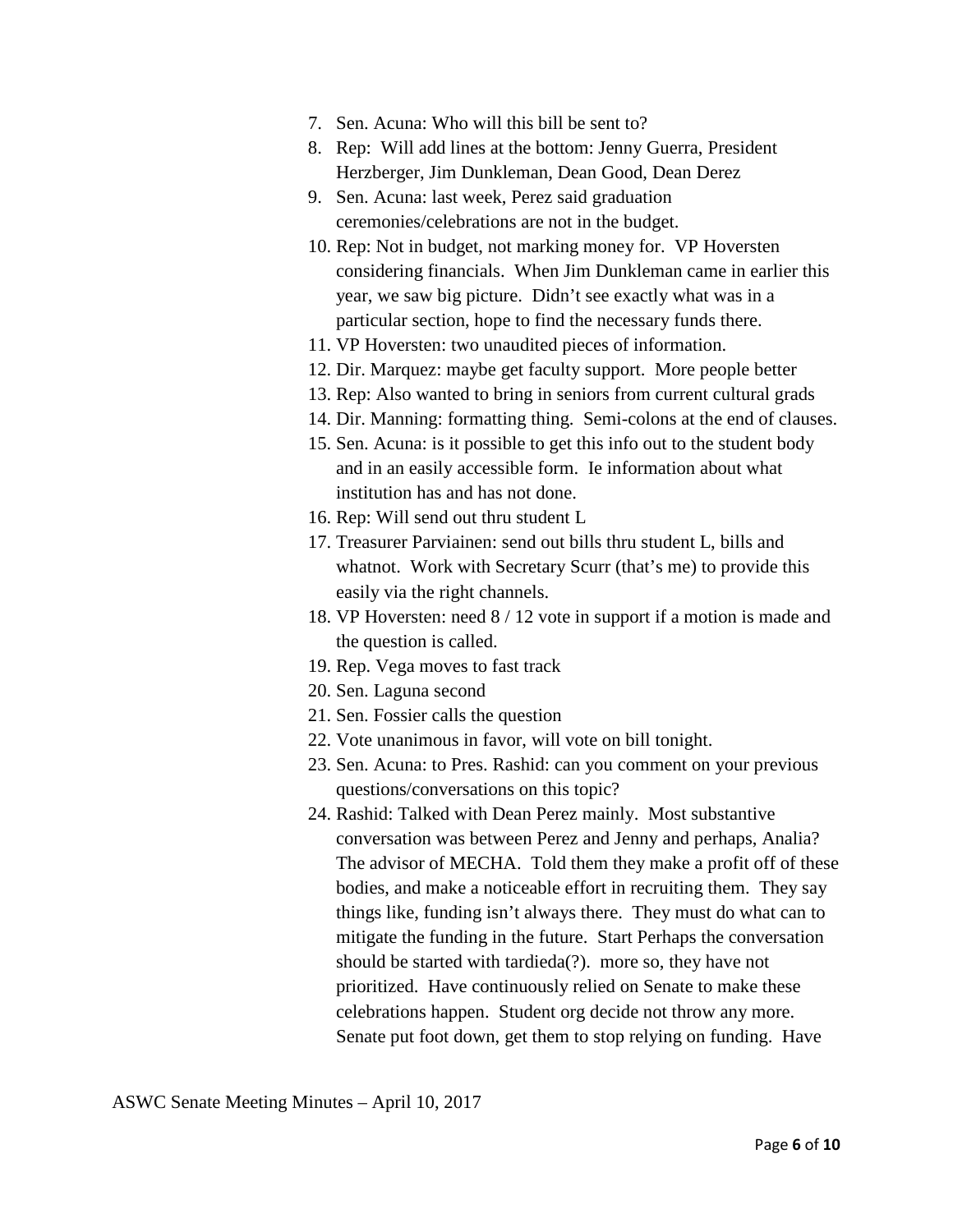statement. Instead of just conversations. Jenny, and Ortiz conversation. This is a systemic issue.

- 25. Treasurer Parviainen: Esther arrived on behalf of BSU funding. Move to hear after misc.?
- 26. Sen. Acuna: would it be ridiculous to say we won't fund?
- 27. Rashid: can say, "from this point forward, we will not be using student body funds..." But they may respond, well they're not happening then. Told last year they will take more. We need more celebrations, these students deserve. But, what if the bluff is called?
- 28. Dir. Manning: This bill is a good first step. May be symbolic in not funding instead? Put administration in position of whether or not funding will fall through. Hope do something next year.
- 29. Sen. Acuna: recommend some changes, so vote on passing with changes.
- 30. Sen. Trout second motion.
- 31. Sen. Bettridge calls the question
- 32. Passes with 12-1-0.
- **b.** Streamline efficiency bill

a.Read bill by Treasurer Parviainen.

- b.Rep: The general ideas are here, and the hope is to streamline Monday nights. Help constituents, incentivize students with lower price limits to be heard at Monday night Senate meetings.
- c.Sen Bettridge: how did you reach 7 members as a required amount?
- d.Rep: Weren't sure how many should have, what with quorum, etc. office is small. Open to having in Club 88 or perhaps a lower minimum.
- e.POI: require 7 senators, 5 would be sufficient for voting
- f. Sen. Scriber: discussed how choose 7? Volunteer? Precautions? What if unable to make the meeting time? What if they resign?
- g.Rep: At Fall retreat, you choose your committee. Hope actively sign up. If do not, appoint or encourage, maybe reposition. Don't know for sure, work with next treasurer. No proxy voting, so everyone goes. Do get turnout somehow.
- h.Dir. Marquez: have problem with 7 senators. Last year there was great participation, this year not so much. Determine if happen. Hard to put number to it. Maybe just have quorum? Have senators decide whether or not small budget items happen?
- i. Sen. Pistolesi: constituents, worried about 7. Attendance is problem. Vital, never know what happen. How could it be live tweeted? People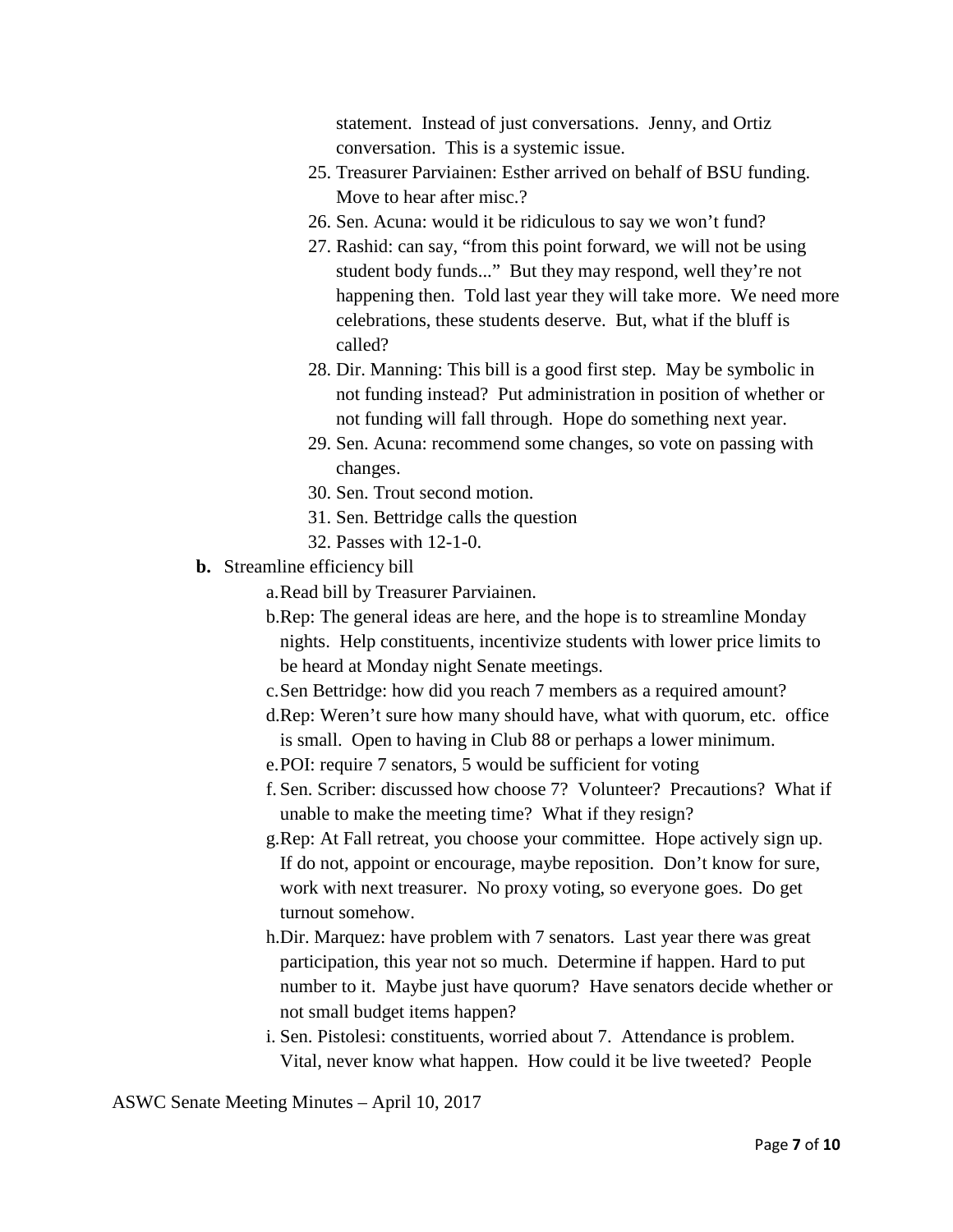read thru tweets, stay informed and do appreciate knowing via this mechanism.

- j. Rep: Reason for 7, e.g. emergency budget previously. Can only take place if senators are there. Gain more traction. Wanted more than ½ senators available.
- k.Sen. Vega: more senators there, no problem. Made higher priority, people take positions and will go to it. Round-robin it if you have to.
- l. Dir. Manning: should be safeguard. Talk with Sofia before, what if org not funded, could appeal. Keep in a clause so orgs can bring the funding request to the whole table.
- m. Sen. Acuna: will this take effect next year? Concerned with upcoming senators being aware they may potentially fill some of those 7 spots.
- n.Rep: Will make the information available to them.
- o.Sen. Trout: add section under Treasurer report maybe.
- p.Rep: Yes, added a change in constitution. Everyone will be kept up to date.
- q.Sen. Pistolesi: was hectic in previous location. Good skills to come in Villalobos in front of a larger crowd. These lower budget events would be different.
- r. Rep: Disagree. Hold standard to all that they come in prepared and are held accountable. Students intimidated present to table all the time. Want bring students into process, many still aren't coming. Provide space with less pressure, be held to the same standard, and hopefully more students will come get these funds for events.
- s.Sen. Bettridge: conducted interviews beforehand, have seen this mechanism at other schools and it has been successful. Could help here.
- t. Pres. Rashid: Notice this is for specifically low budget events. Would be concerning if fewer senators were handling larger portions of funds. We do tend to vote on smaller budget events faster. Use time to have substantive conversations instead. Agree with Sen. Pistolesi, consider booking Club 88 at a certain time each week. Also, Campus Relations in budget, have live tweeting.
- **c.** Campus relations Director equipment bill
	- a.Summary: allow replacement, given resources to do job effectively. If didn't have smartphone, hard to do this job
	- b.Read bill by Dir Manning
	- c.VP Hoversten: equipment include computer? Agreement with library?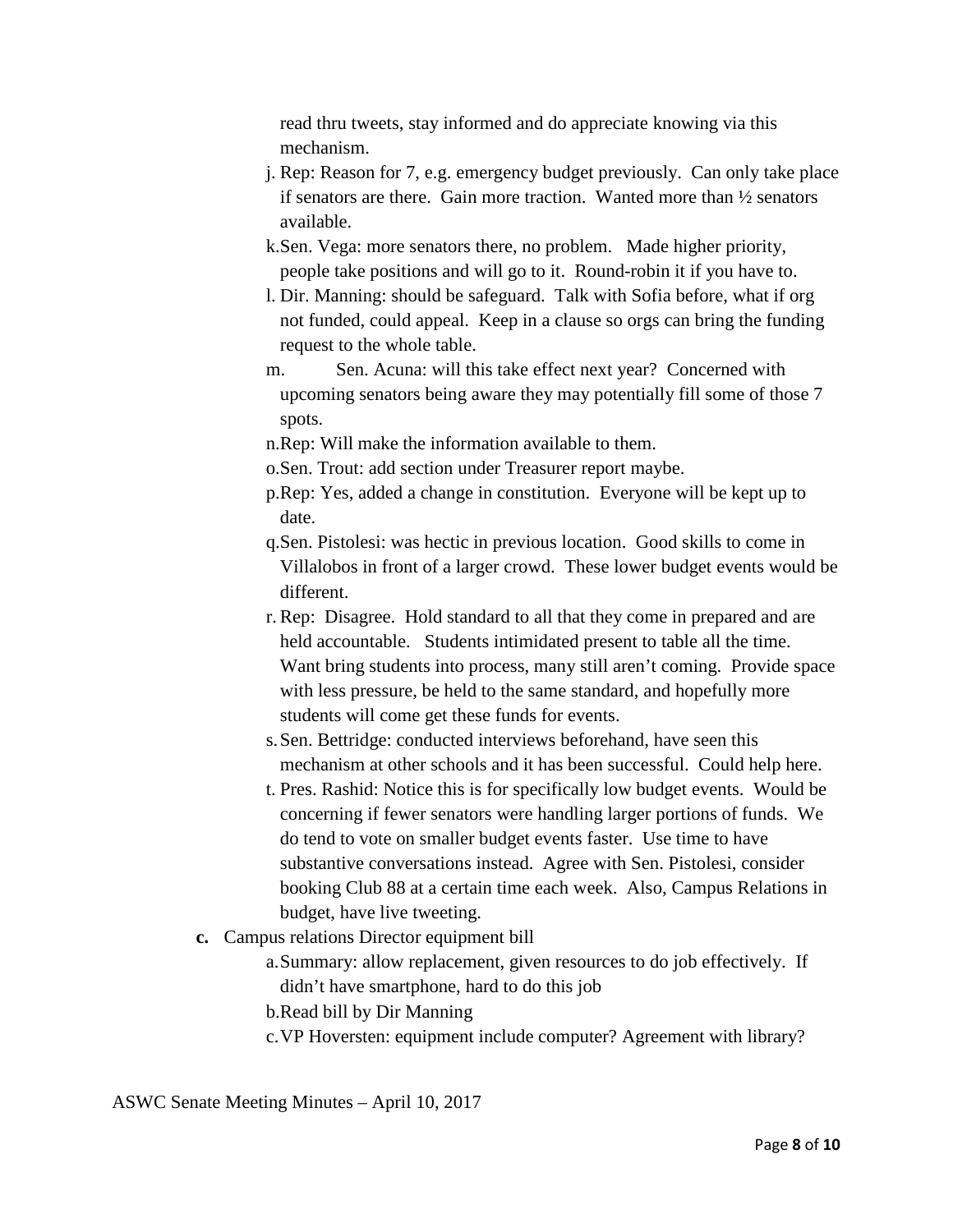- d.Rep: Need, iPad, computer, etc., whatever is in proposal from Campus Relations director of that year.
- e.Sen. Vega; appreciate intent of bill. Providing electronics is available on campus already.
- f. Sen. Acuna: uncomfortable taking away these resources from the student body. Library is always running out of laptops.
- g.Treasurer Parviainen: might want to specify what kind of devices would be appropriate. Don't want be carrying around laptop, want something more mobile. If director does need tech, would come out of operations/reserve?
- h.Sen. Gil: agree on socioeconomic standing argument. Stuff need phone for. Retaining condition? What does that mean? Go further into that.
- i. Pres. Rashid: Secretary had to rent a laptop every meeting. So, Cabinet bought laptop. ASWC Senate already does this kind of thing. Make more general n ow. One time purchase. Bought the one laptop. Relatively low maintenance cost. Buy mini iPad, vid/tweet, pass down for 4-7 yrs. Decrease stress. Less fines on library laptops' rentals.
- j. Dir. Marquez: limits resources on campus? If CR Dir. doesn't need it, just stored in office
- k.Rep: Yes, purchase would be property of Senate. Recommendation, if no one need it.
- l. Sen. Acuna: If not contingent to position. Easily accessible to all accts, etc.
- **XIV.** Sen. Fossier moves to close the meeting to discuss yearly Poet awards. Sen. Trout seconds.
	- **a.** Meeting is closed at 8:30 pm
- **XV.** Meeting is opened at 9:59 pm.

#### **XVI. Announcements**

- a.Dir. Marquez: Registration is this week!
	- 1. Room draw tomorrow first day! 5:30pm
	- 2. Fundraiser on Thursday at Mimo's.
- b.Ice cream social, 11-2 tomorrow Tuesday, April 11th, it's free. Liquid nitrogen being used.
- c.Sen. Wells: CS VIP is in possession of a bulk of Trojans to give away outside the CI, Thursday 1130.
	- 1. Social Justice week is next week, 4/17-4/21
	- 2. Last meeting tomorrow at 6pm in Dezember house
		- i. Bill of rights next week
	- 3. Election form open till 8pm tomorrow